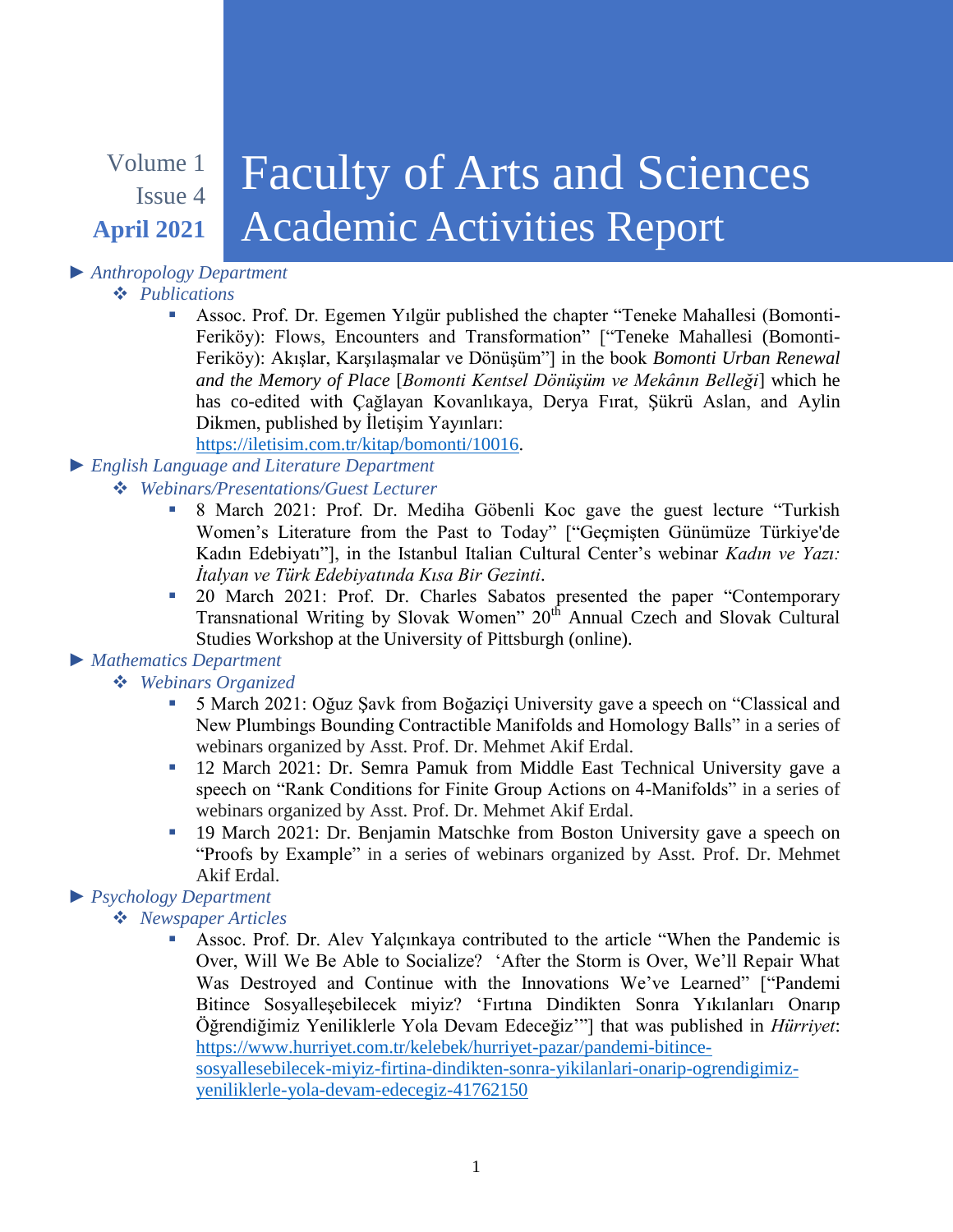#### *Newspaper Interviews*

- Asst. Prof. Dr. Ezgi Soncu Büyükişcan's interview titled "'Mutlu' Olmayı Hatırlayın" was published in *Milliyet*:
- <https://www.milliyet.com.tr/cumartesi/mutlu-olmayi-hatirlayin-6459558>
- *► Russian Language and Literature Department*
	- *Webinars/Presentations/Guest Lecturer*
		- 5-6 March 2021: Prof. Dr. Tamara Gurtueva presented the speech "Essay Genre: Experience of Translation from Turkish (based on the works of Orhan Pamuk") ["Жанр Эссе: опыт перевода с турецкого языка (на материале произведений Орхана Памука")] at the Plenary Session of the conference "New and Traditional in Translation Studies and Teaching Russian as a Foreign Language," Banja Luka, Bosnia and Herzegovina (Republika Srpska.)

#### *Conference Participations*

<sup>19</sup> March 2021: Asst. Prof. Dr. Hülya Arslan took part in the conference "Turkish Studies in Russia: Yesterday, Today and Tomorrow" conference held at the Southern Federal University, Rostov-on-Don, Russia

*► Sociology Department*

- *Publications*
	- Prof. Dr. Demet Lüküslü, Chair of the Sociology Department, co-authored the article "Gendering the NEET category: Young NEET women in Turkey" with Prof. Dr. Kezban Çelik, Chair of Sociology Department of TED University, in the *Turkish Studies* journal:

<https://doi.org/10.1080/14683849.2021.1882861>

#### *Colloquiums Organized*

- 2 March 2021: Osman Özarslan, "Trouble in the Country: Narrow Times, Wide Spaces, Social Murder" ["Taşra Sıkıntısı: Dar Zamanlar, Geniş Mekanlar, Toplumsal Cinayet."]
- 9 March 2021: Özen B. Demir, "Patterns of Ideology, Conditioning and Doxa Revealed through the Pandemic: Physicians' Subjectivity in Turkey" ["Pandemide Açığa Çıkan Örüntüler Üzerinden İdeoloji, Tertibat ve Doxa: Türkiye'de Hekim Öznelliği."]
- 16 March 2021: Damla Deniz Cengiz, "The Voice of the Subject: Migrant Women's Labor During the Pandemic Period" ["Öznenin Sesi: Pandemi Döneminde Göçmen Kadın Emeği."]
- 30 March 2021: Elif Çağız,, "Policy and discourse on population in Turkey during the period between two wars." ["İki Savaş Arası Dönemde Türkiye'de Nüfus Politikası ve Nüfus Söylemi."]

*Newspaper Interviews*

 17 March 2021: Asst. Prof. Dr. Ahu Özmen Akalın gave an interview to the newspaper *Hürriyet* about "İkinci Dünya Savaşı'ndan sonra bir ilk! ABD'den çok daha iyi durumdayız…":

https://www.hurriyet.com.tr/dunya/ikinci-dunya-savasindan-sonra-bir-ilk-abdden-cokdaha-iyi-durumdayiz-41753189